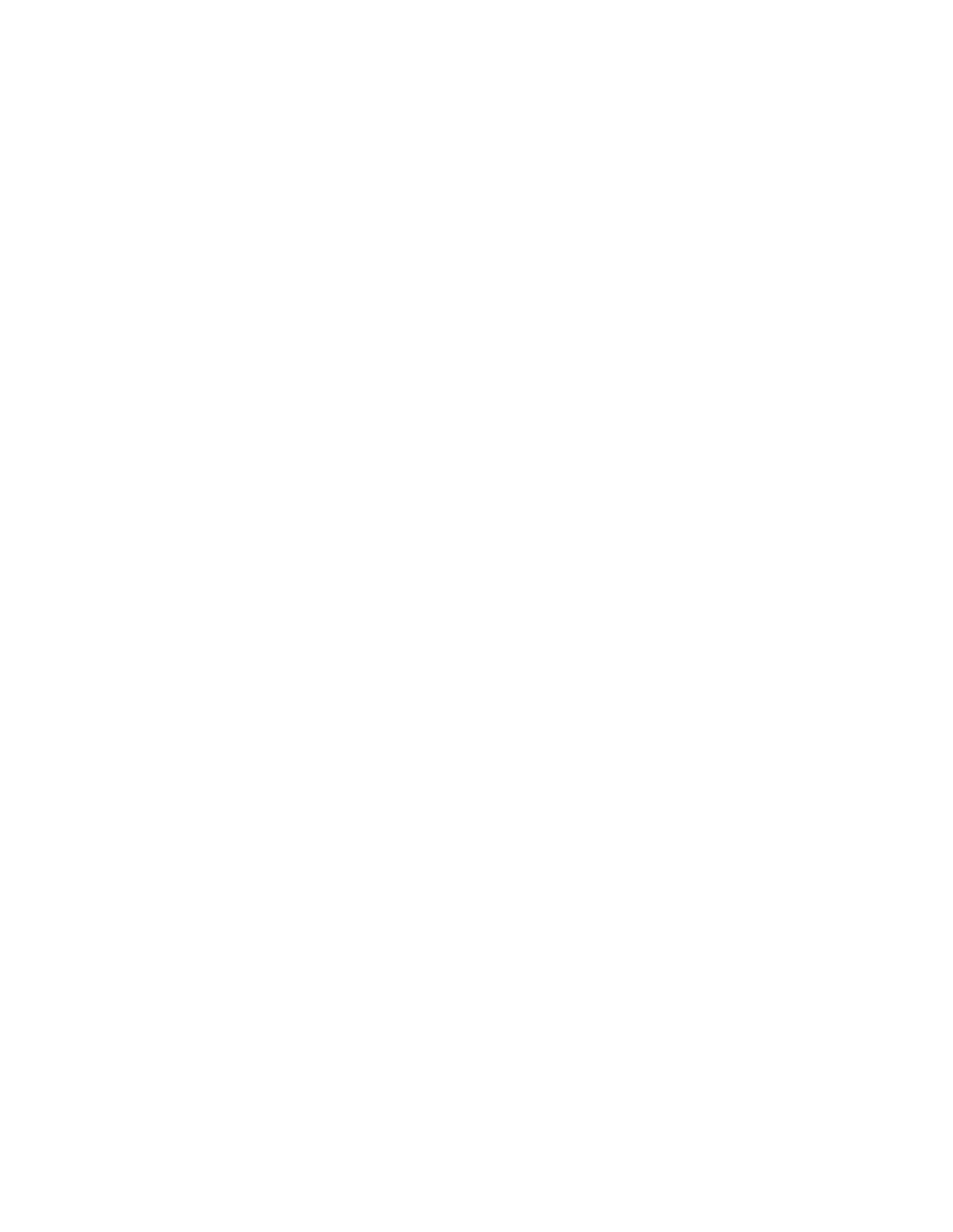### Foreword

The Fédération interprofessionnelle de la santé du Québec–FIQ and the Fédération interprofessionnelle de la santé du Québec | Secteur privé–FIQP represent 76,000 healthcare professionals in nursing and cardio-respiratory care, which includes the majority of nurses, licensed practical nurses, respiratory therapists and clinical perfusionists in Quebec health and social services institutions. The FIQ and FIQP's strong foundation in the health network enriches their expertise, which is valued and recognized by decisionmakers from all backgrounds. The FIQ and FIQP represent healthcare professionals with diverse work experience who provide care across all areas of the health and social services network.

As first-hand witnesses of the healthcare system's daily operations, healthcare professionals see the effects of socioeconomic inequality on the population's health, as well as the sometimes-deplorable impacts of the decisions made at all levels of the political and hierarchical structure. The FIQ and FIQP are labour organizations with a nearly 90% female membership, composed of healthcare professionals, public and private network employees, and citizens who use these services. Through their orientations and decisions, the FIQ and FIQP strive to protect social gains and to achieve greater equality and social justice.

Driven by their mission, the FIQ and FIQP have always actively participated in consultations that are historically significant for Quebec's health and social services system. Whether it concerns bills that aim to modify its operations or any other relevant subject, the Federations have always worked to defend the interests and concerns of its members and the population.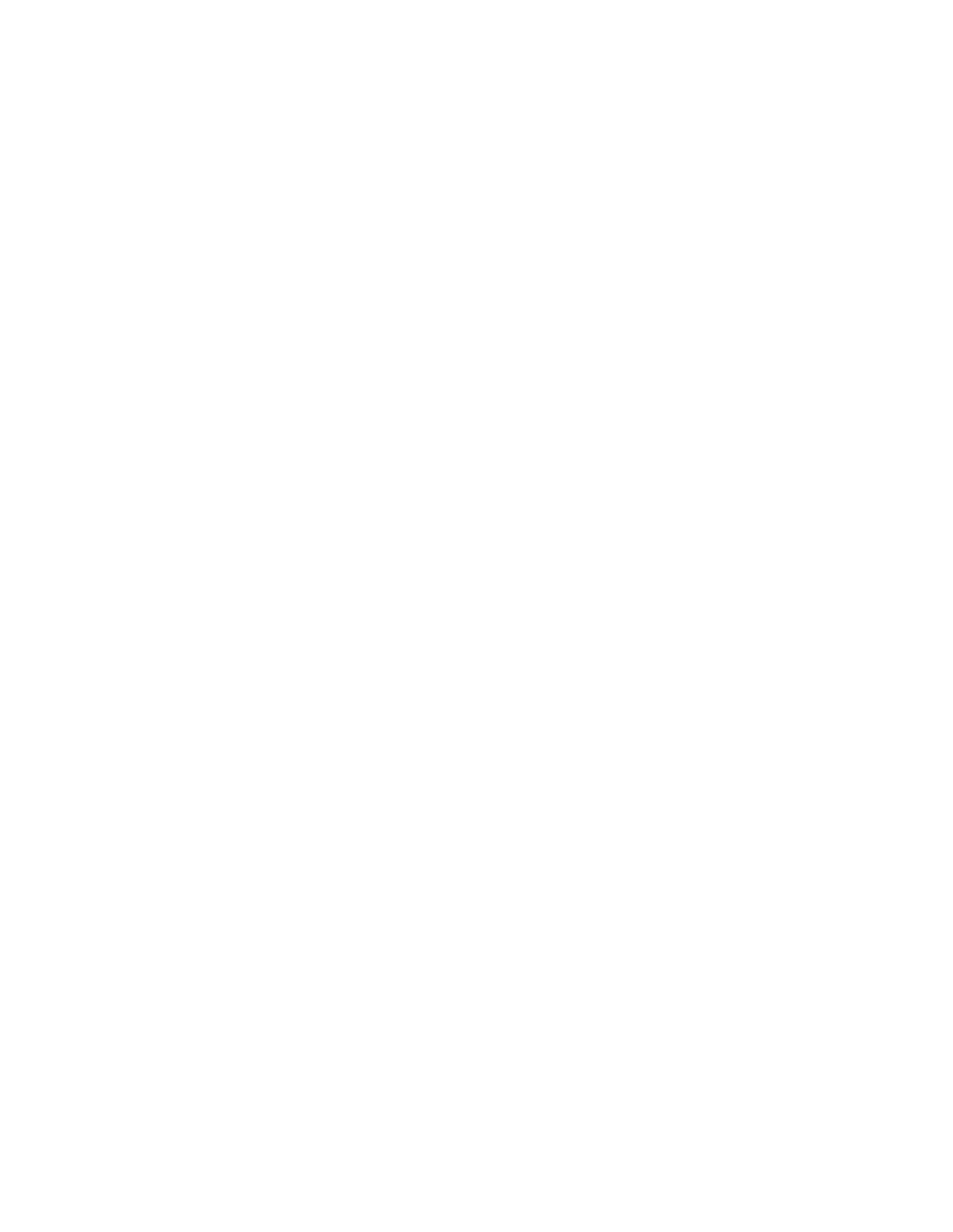## Table of Contents

| Chapter 1 - The true objective of Bill No. 28 is not to end the public health |  |
|-------------------------------------------------------------------------------|--|
| Chapter 2 - Maintaining measures set out in decrees and orders is a           |  |
| Chapter 3 - The end of the public health emergency Except for health          |  |
|                                                                               |  |
|                                                                               |  |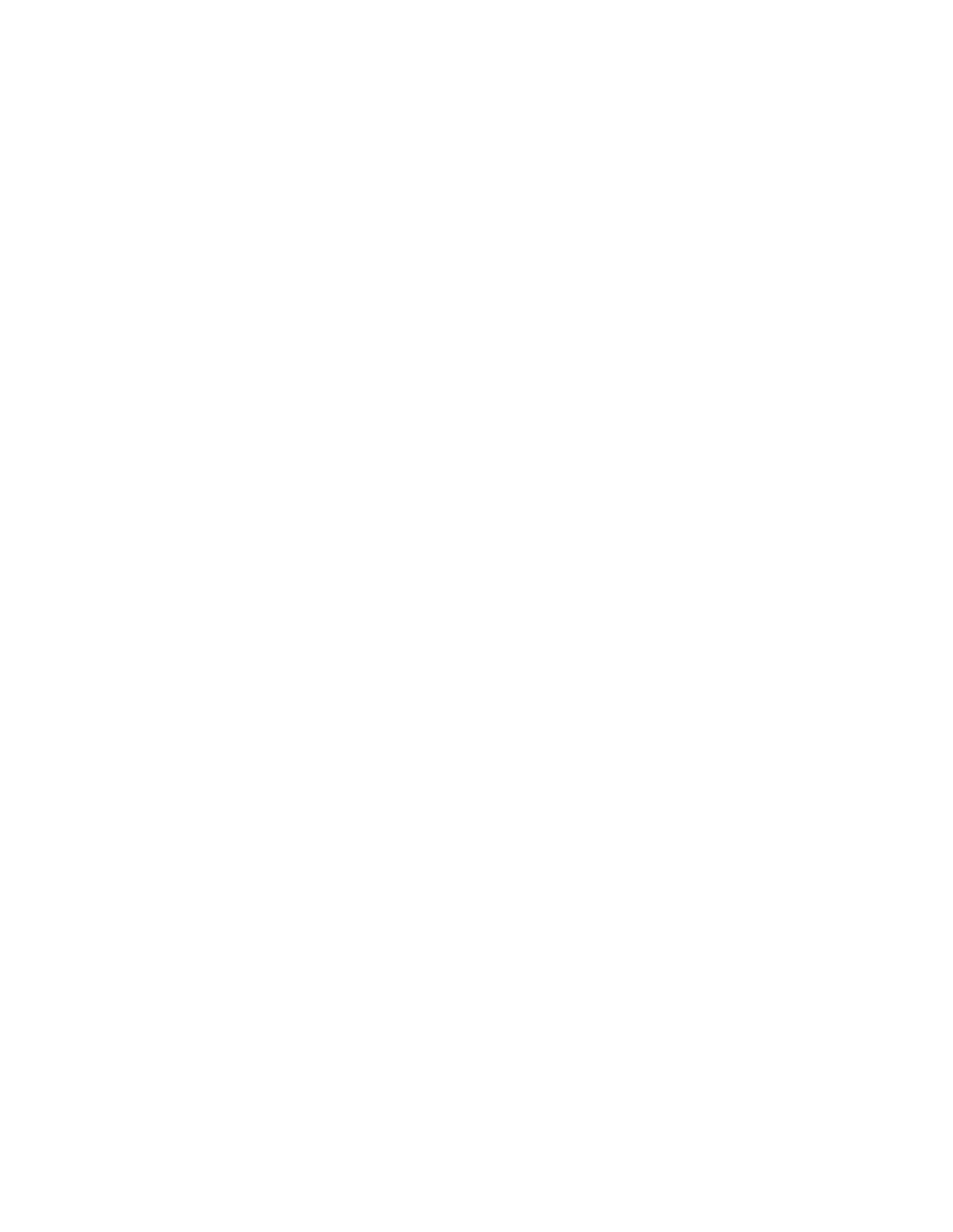### Introduction

The Federations recognize that the Public Health Act gives authorities exceptional powers to be used in the event of "a serious threat to the health of the population, whether real or imminent," (section 118) which requires the immediate application of certain measures to protect the health of the population. The government may subsequently decree a public health emergency, but only in compliance with restrictive conditions. Its power to enforce any measure necessary to protect the health of the population must remain exceptional and be used cautiously.

Upon decreeing a public health emergency 106 times since March 13, 2020, the government gave itself every power and abused it by violating workers' rights and bypassing their collective agreement. With this bill, the government wants to keep the sole right to decide which special measures to maintain until December 31, 2022, without having to justify its decisions to anyone. It is reminiscent of bill No. 61 tabled in June 2020, which was finally abandoned due to all of the opposition to it.

The government has used the pretext of the public health emergency for two years to unilaterally impose an incalculable number of orders and decrees on healthcare professionals. It even had the audacity to allocate 1 billion dollars in incentive measures for network staff, without negotiations, right after the collective agreement was signed and it had declared it could not spare any more funds. This way of doing things is unacceptable. The province of Quebec has constitutional foundations that involve respecting fundamental rights and liberties, such as the right to collective bargaining included in the freedom of association. That is why the FIQ and FIQP are legally contesting ministerial order 2021-071 for interference and negotiating in bad faith.

Bill No. 28 stipulates the end of the state of emergency (sect. 1), demonstrating recognition that there is no longer a serious threat to the health of the population, either real or imminent. The end of the public health emergency should normally lead to the end of the application of measures issued in ministerial orders that modify working conditions, unless the government and unions come to an agreement stating otherwise.

Nonetheless, the government wants to continue to unilaterally enforce measures on employees' working conditions, which should be subject to agreement with the employees' associations. By breaching the parameters outlining the special powers in the *Public Health Act*, the Coalition Avenir Québec (CAQ) is taking an authoritarian route. As labour organizations dedicated to defending their members and patients of the public health network, the FIQ and FIQP intend to fight this.

Nurses, licensed practical nurses, respiratory therapists and clinical perfusionists have been fighting since the beginning of the pandemic to uphold their rights and obtain the government's respect. The time has come for the government to choose to recognize healthcare professionals and negotiate in good faith with their representatives.

1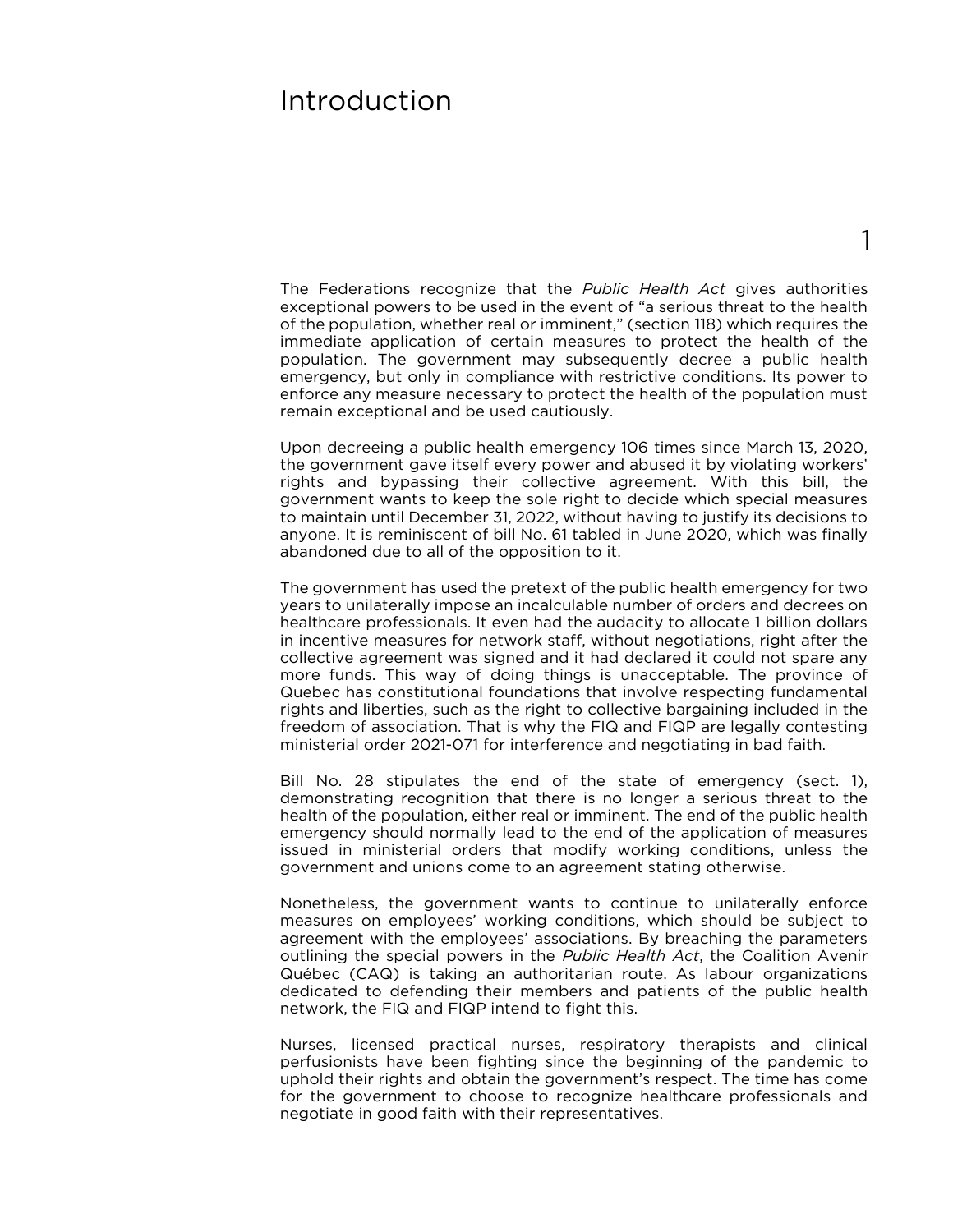### Chapter 1 – The true objective of Bill No. 28 is not to end the public health emergency

For months now, opposition parties and members of civil society have been criticizing the automatic renewal of the public health emergency every ten days since March 13, 2020. Governing by decrees has allowed the government to make decisions alone, without having to consult the elected officials of the National Assembly.<sup>1</sup> With Bill No. 28, instead of simply ceasing to renew the public health emergency, the CAQ decided to present a bill to instate a transitional period.

The Federations believe that this bill's true objective is not to end the public health emergency (section 1), but to give the government the power to extend or modify all of the measures issued in decrees and ministerial orders once the state of emergency is lifted (sections 2 and 3). Furthermore, the objective of the bill is also not to allow the return of certain measures in the event of a sixth wave, since the *Public Health Act* already gives the government the power to declare a new state of emergency in the event of "a serious threat to the health of the population, whether real or imminent."<sup>2</sup>

The government claims that the bill aims to allow "a gradual easing of the measures" (section 3), but it doesn't specify which measures will be maintained or could be amended after the health emergency is over. This discretionary power is not subject to any rules. While the Minister of Health and Social Services publicly promised that only three or four decrees will remain in force, $3$  this promise is not included in the bill. This gives the government disproportionate power as long as the decrees and orders are not officially repealed.

Moreover, one week after the bill was presented, the government renewed the state of emergency and unilaterally renewed the measures set out in a dozen decrees and over a hundred ministerial orders.<sup>4</sup> Consequently, the FIQ and FIQP are concerned that the bill will continue to authorize the use of various orders, in particular order 2020-007, which suspends several provisions in collective agreements and allows employers to cancel, postpone, or refuse days off and to transfer staff according to their needs, without taking their professional expertise into account.

While a targeted bill could theoretically be useful to maintain, for example, special authorizations granted by professional orders to retirees, students or

<sup>&</sup>lt;sup>1</sup> RADIO-CANADA. *La CAQ appelée à mettre fin à l'état d'urgence sanitaire*, [Online], 2022, updated on Sept. 8, 2021, [ici.radio-canada.ca/nouvelle/1822532/gouvernement-decrets-apprendre-vivre-virus-caqlegault-pq] (Consulted on March 25, 2022).

<sup>&</sup>lt;sup>2</sup> Public Health Act, CQLR c S-2.2, s. 118.

<sup>&</sup>lt;sup>3</sup> LÉVESQUE, Fanny. « "Trois, quatre" décrets resteront en vigueur, promet Dubé », *La Presse*, [Online], March 17, 2022, [https://www.lapresse.ca/covid-19/2022-03-17/fin-de-l-urgence-sanitaire/trois-quatredecrets-resteront-en-vigueur-promet-dube.php] (Consulted on March 25, 2022).

<sup>&</sup>lt;sup>4</sup> Decree number 341-2022 from March 23, 2022, [Online], [cdn-contenu.quebec.ca/cdncontenu/adm/min/sante-services-sociaux/publications-adm/lois-reglements/decret-341-2022 anglais.pdf?1648124442] (Consulted on March 25, 2022).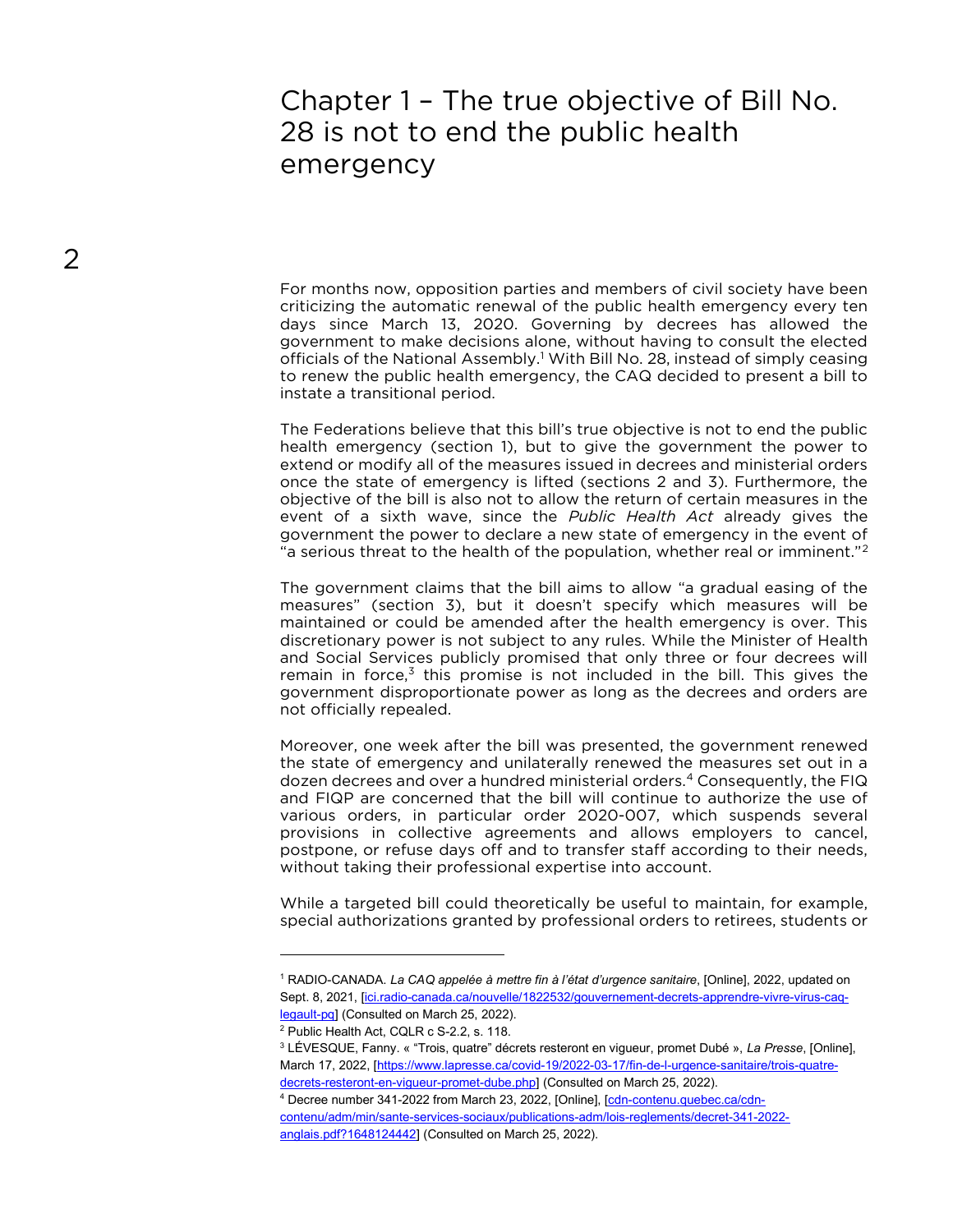foreign graduates to perform reserved activities;<sup>5</sup> or measures to discourage the use of employment agencies; instead, the government chose to indiscriminately extend all of its emergency powers, out of simple administrative commodity.

Lastly, the FIQ and FIQP question the judicial immunity given to the government (section 2, paragraph 2). Similar immunity is set out in the Public Health Act during a public health emergency (section 123). However, democracy implies that citizens may make their case without hindrance before the court to defend their rights, all the more so if the public health emergency is over.

The Federations will leave it to other groups to comment on the articles related to communicating information to the minister (sect. 4), extending contracts (sect. 5), and extending a set of fines initially stipulated in the Public Health Act (sect. 6).

<sup>&</sup>lt;sup>5</sup> Note that the Professional Code already permits orders to grant special authorizations to people from abroad to practice in Quebec (art. 42.4). A targeted modification to the Professional Code would be enough to expand the orders' power to grant special authorizations to students or retirees.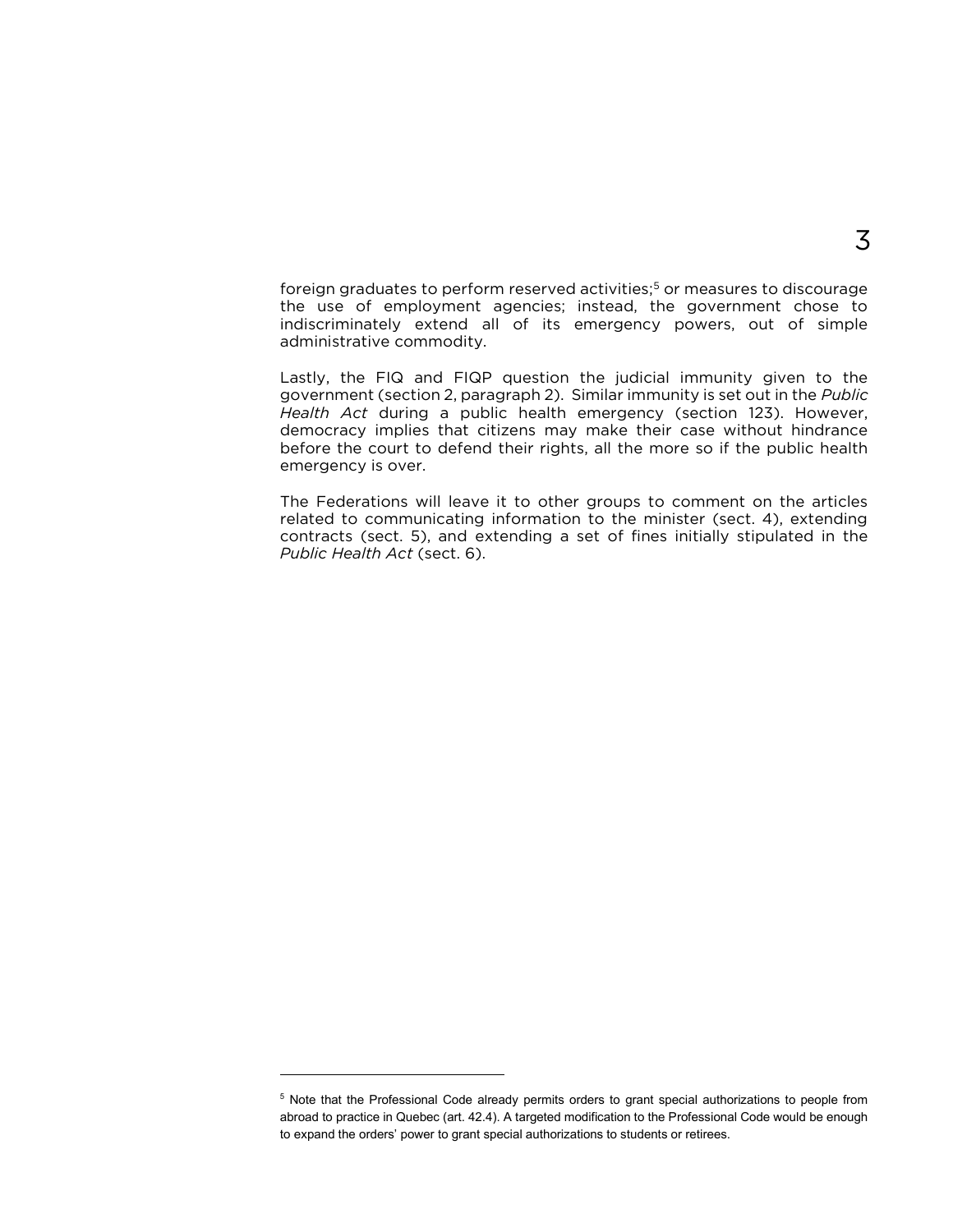### Chapter 2 – Maintaining measures set out in decrees and orders is a violation of workers' right to collective bargaining

Bill No. 28 (sections 2 and 3) gives the government unjustified power by allowing it to maintain and modify measures enforced during the public health emergency, despite the end of this period, as provided under the Public Health Act. Carrying these exceptional measures forward will likely violate the rights of employees represented by the FIQ and FIQP, who did not choose the measures that were imposed upon them and will not have a say on maintaining them.

To prolong imposed, non-negotiated working conditions on health network staff infringes on their fundamental right to the freedom of association, as provided in the Quebec Charter of Human Rights and Freedoms, by attacking their right to collective bargaining. Freedom of association implies that the government recognizes the employees have a certain power to help them determine more equitable working conditions. It is an instrument of progress for the fundamental freedoms of our democratic society.

The constitutional right to collective bargaining supports the dignity, freedom and autonomy of employees by allowing them to exercise control over an important aspect of their life: their work. It provides a form of democracy and ensures the prevalence of the rule of law in the workplace.

In contrast, this bill tramples employees' right to collectively present demands and to participate in discussions in order to achieve workplacerelated objectives. It exacerbates inequalities that shape relationships between the employer and employees, which were already weakened by the pandemic and the employees' vulnerabilities, given the circumstances. Moreover, this parliamentary consultation is not a valid substitute for collective bargaining in good faith.

The International Labour Organization (ILO) sums up this principle as follows, (applicable as much internationally as in Canada and Quebec):

H. The principle of good faith in collective bargaining implies recognizing representative organizations, endeavouring to reach an agreement, engaging in genuine and constructive negotiations, avoiding unjustified delays in negotiation and mutually respecting the commitments entered into, taking into account the results of negotiations in good faith.

[...] K. Interventions by the legislative or administrative authorities which have the effect of annulling or modifying the content of freely concluded collective agreements, including wage clauses, are contrary to the principle of voluntary collective bargaining. […]<sup>6</sup>

<sup>&</sup>lt;sup>6</sup> B. Gernigon, A. Odero and H. Guido, "ILO principles concerning collective bargaining" (2000), 139 Intern'l Lab. Rev. 33., p. 55-57, cited in Health Services and Support - Facilities Subsector Bargaining Assn. v. British Columbia, 2007 SCC 27. 77.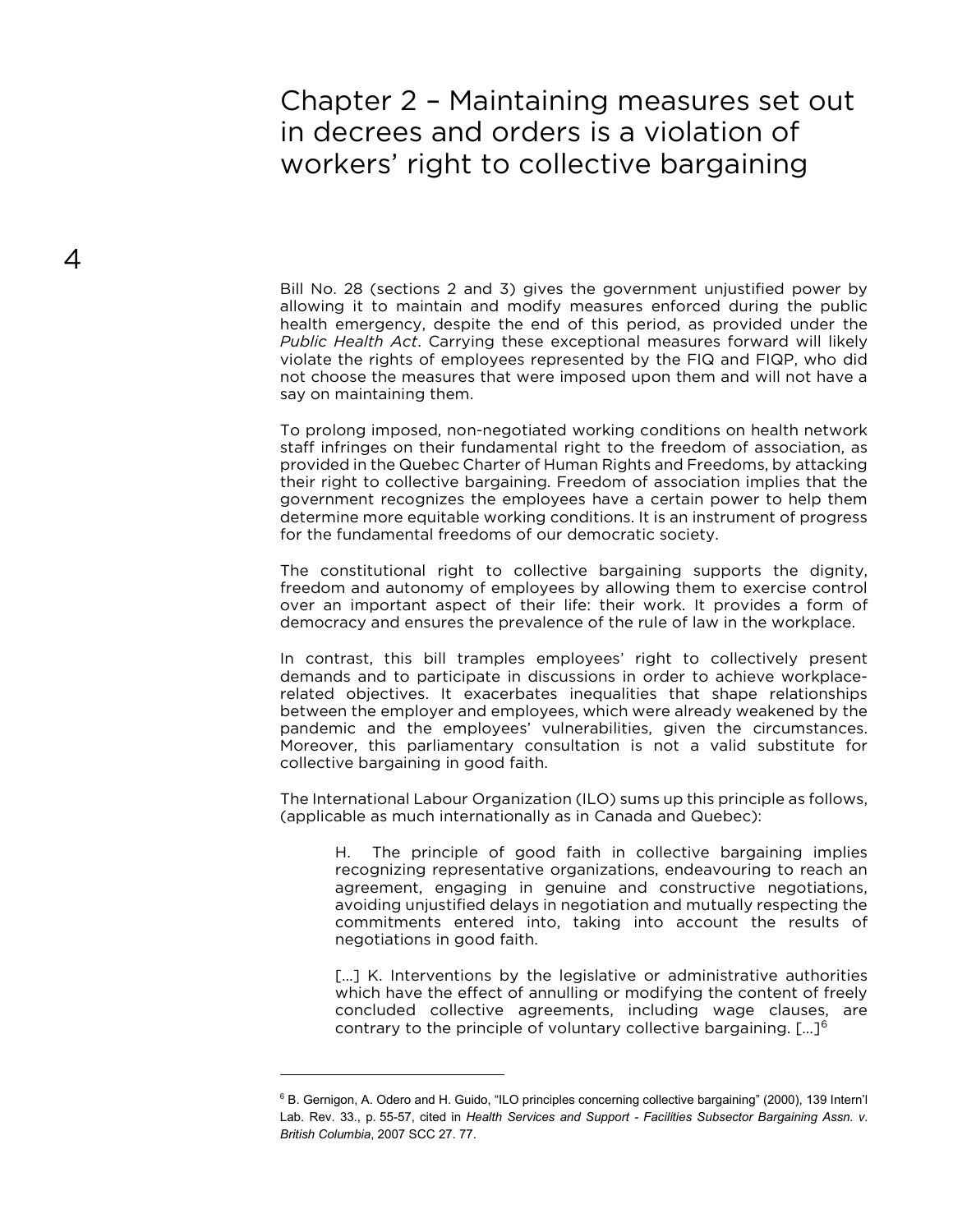The Federations denounce the fact that no real process to facilitate dialogue was set up to meet and come to an agreement with employee representatives on the best way to use the funds allocated by the government during the pandemic to attract and retain employees in the health network.

Working conditions modified by ministerial orders that are connected to particularly important collective bargaining matters will inevitably disrupt the balance of power between employees and their employer (in this case, the government).

Furthermore, the FIQ and FIQP had no choice but to go before the courts to contest the abusive use of ministerial order 2020-007, in particular regarding the management of problems that existed well before the pandemic, as well as granting premiums under restrictive conditions after the last collective agreement was signed. The government acted as if there were no unions in the health network.

Given the announcement to end the public health emergency, there is no justifiable reason to maintain the modified working conditions imposed by ministerial orders without negotiating in good faith with the employees' representatives.

#### The impact on the next collective negotiations

It must be said that a new period of collective negotiations will begin in fall of 2022. If this bill were adopted, the next collective negotiations could begin while the government still has the power (or pressure tactic) to unilaterally modify the working conditions of FIQ and FIQP members.

Were that to happen, it could create a profound imbalance at the bargaining table, discourage employees from collectively defending their rights, and discredit the bargaining process. The balance would be skewed, and scales tipped in favour of the employer party.

As long as the working conditions, including the premiums introduced during the pandemic, are not negotiated and integrated into a collective agreement, the government can do away with them at whim. As such, the bill creates a climate of uncertainty and dangles the blade of a guillotine over the care staff.

The government's use of these exceptional powers since 2020 to impose working conditions was worrying enough already. The fact that it is looking to extend the use of these powers in the health network as we approach the next period of collective negotiations seems like authoritarian drift.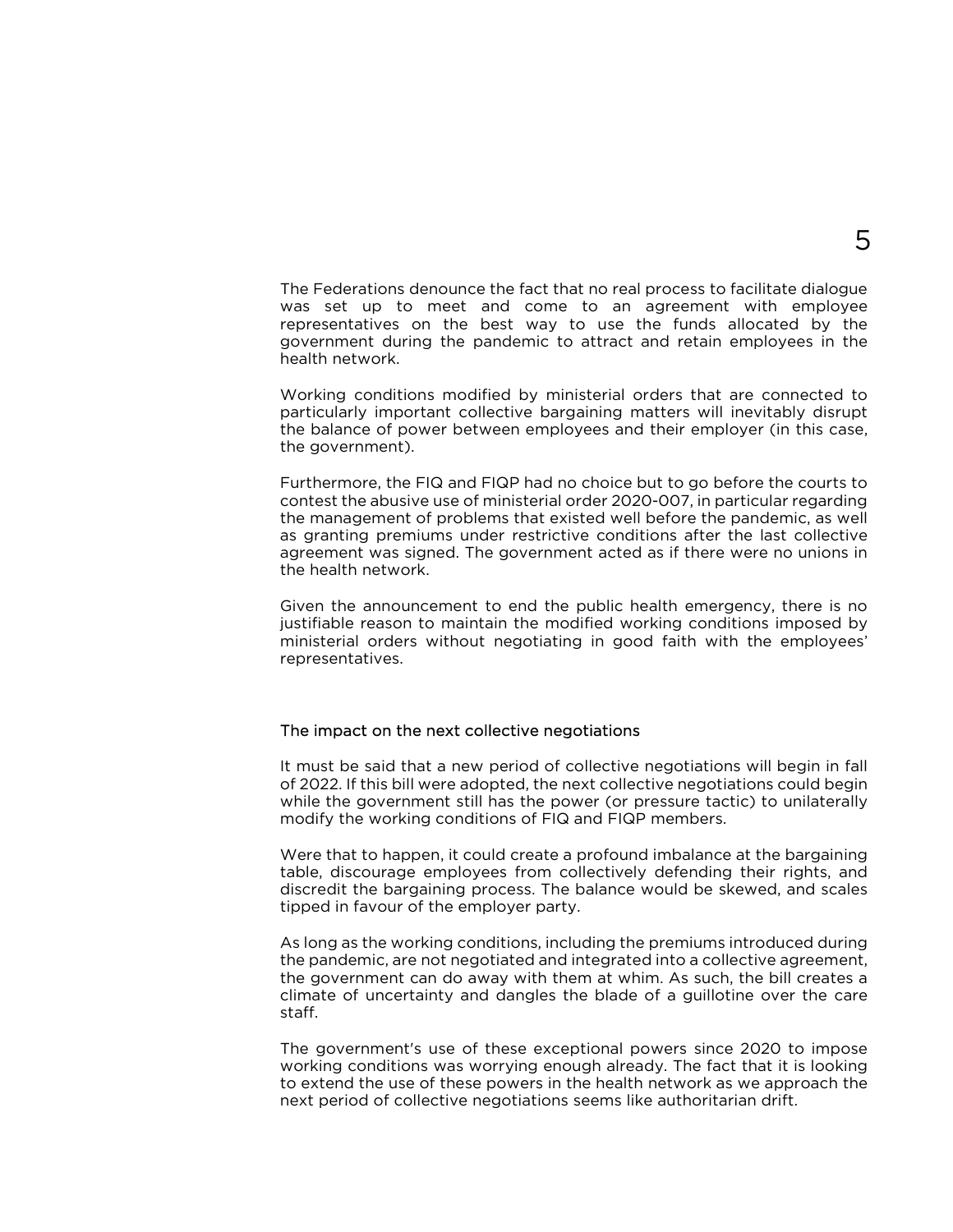Given the denial of collective rights and that the government wants to continue managing by decree, the Federations have no choice but to oppose this bill.

#### Recommendation 1

The FIQ and FIQP recommend that section two be removed from the bill, which seeks to maintain the measures issued by decree or ministerial order as provided under the Public Health Act.

#### Recommendation 2

The FIQ and FIQP recommend that section three be removed from the bill, which allows the government to amend a decree or order.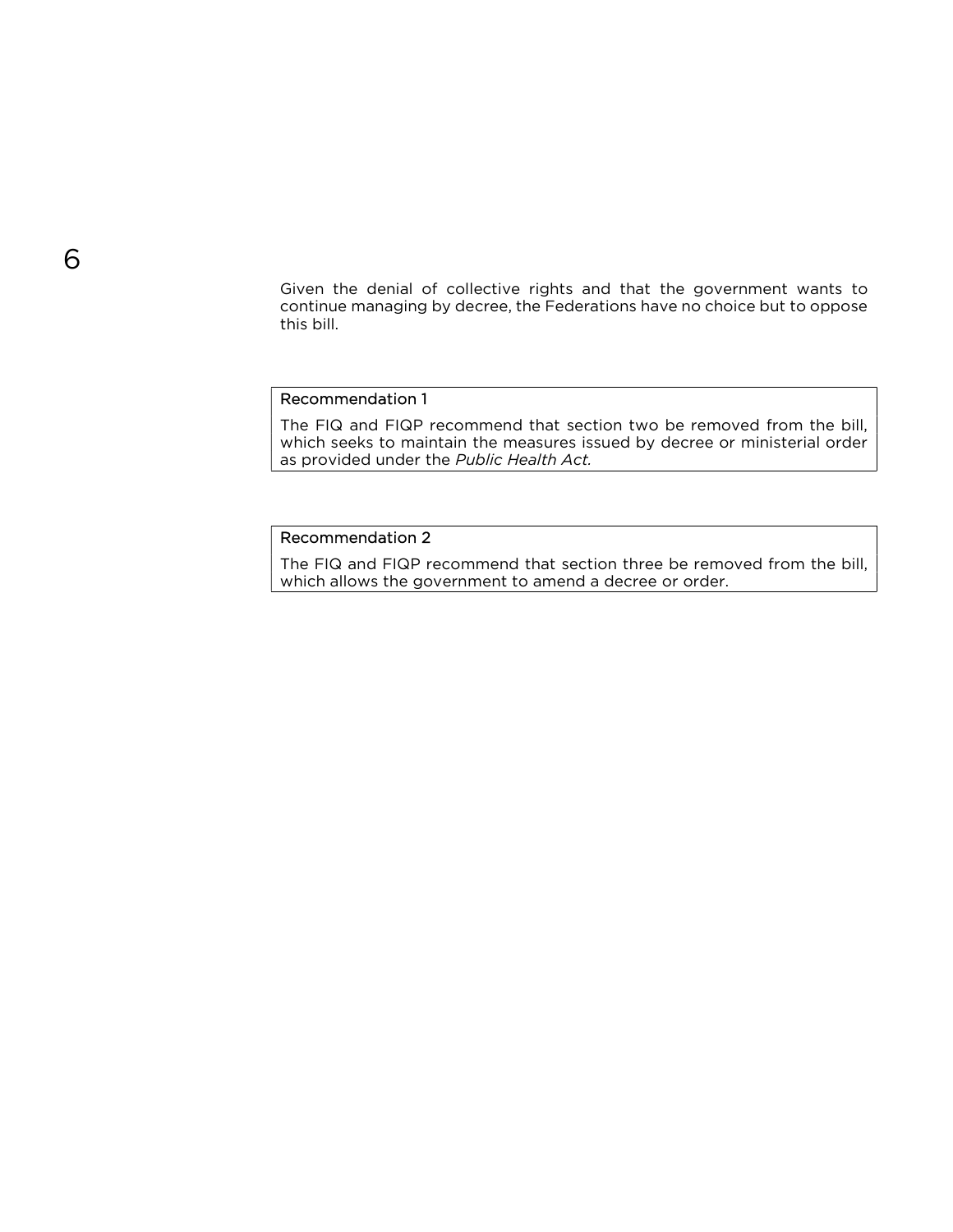### Chapter 3 – The end of the public health emergency... Except for health network staff

7

"This bill does not contain any measures that restrict the lives of Quebecers. [...] at this very moment, in fact, the only measure left for the population is mask wearing. It's the only public measure left."<sup>7</sup> That is what the Health and Social Services Minister said at the time Bill No. 28 was tabled. However, the end of the public health emergency extends far beyond imposing mask wearing and the vaccine passport. The crisis that Quebec society just went through has had major repercussions on the health network and it is the population that is paying the price.

The Health and Welfare Commissioner,<sup>8</sup> like the Ombudsperson,<sup>9</sup> each confirmed in their respective reports that the government was ill prepared to face the crisis, that safe healthcare professional-to-patient ratios could have saved lives, especially in CHSLDs and that the lack of staff diminished the network's capacity to handle the COVID-19 pandemic.

The health network was already in a deplorable state well before the pandemic, which in the end brought to light the vulnerability of the Quebec health and social services system. Healthcare professionals saw their rights violated. They had to fight to make institutions fulfil their obligations in terms of prevention and occupational health and safety, both for personal protective equipment (PPE) and safe organization of work. They were transferred to sectors where they were not trained to work, their annual vacations were cancelled, and they were offered premiums that were not negotiated and were subject to such restrictive conditions that they were largely inaccessible.

Because they felt abandoned by the government and their employer, many of them fled to private independent labour agencies in search of better working conditions.

Ending the state of emergency without holding a dialogue with the organizations that represent these workers only perpetuates, even worsens, the already dire state of healthcare professionals' working conditions and the quality and safety of patient care. The Federations believe that the money

January 2022. [https://www.csbe.gouv.qc.ca/fileadmin/www/2022/Rapportfinal\_Mandat/CSBE-Resume\_Exec\_rapport\_final\_EN.pdf] (Viewed on March 15, 2022).

<sup>7</sup>National Assembly of Quebec. Conférence de presse de M. Christian Dubé, ministre de la Santé et des Services sociaux — Announcement regarding the public health emergency in Quebec, [Online], 2022, updated on March 16, 2022, [www.assnat.qc.ca/fr/actualites-salle-presse/conferences-pointspresse/ConferencePointPresse-81849.html] (Consulted on March 25, 2022). (In French only) <sup>8</sup> Health and Welfare Commissioner. The Duty to Do Things Differently - Executive Summary [Online],.

<sup>&</sup>lt;sup>9</sup> Protecteur du Citoyen. Ombudsperson's Special Report COVID-19 in CHSLDs during the first wave of the pandemic. Identify the causes of the crisis, act, remember, [Online], November 23, 2021, [https://protecteurducitoyen.qc.ca/sites/default/files/2021-11/final-report-first-wave-covid-19-chslds.pdf] (Viewed on March 15, 2022).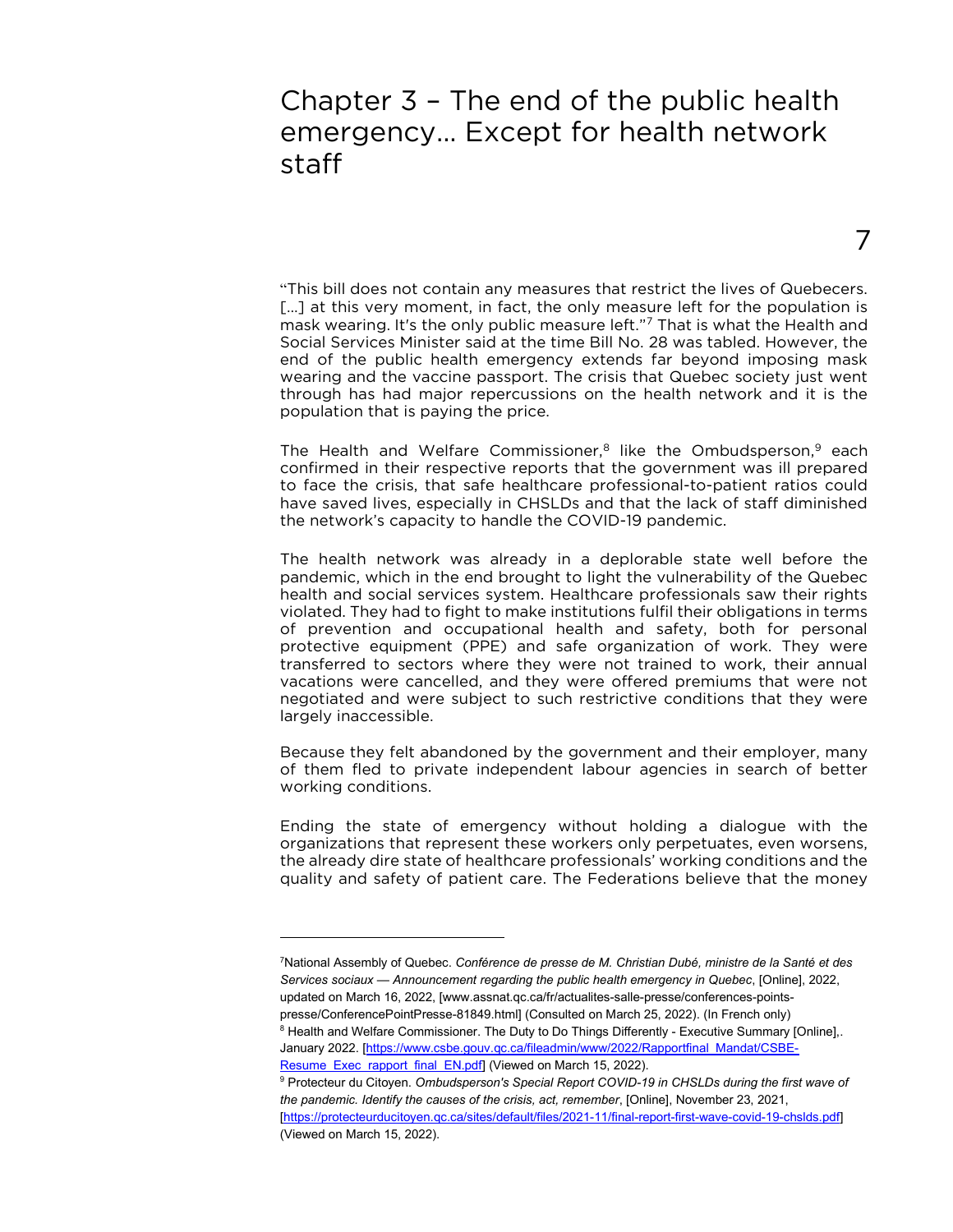invested to apply exceptional measures during the pandemic should from now on be used to rebuild the public health network over the long term.

While the public health emergency may be over for most of the population, for the health network staff, the pressure inherent to the resumption of activities, such as surgeries, is far from a thing of the past. The government will have to be proactive to prevent further burnout for healthcare professionals and their exodus to private employment agencies. It will also have to pro-actively promote full-time positions for nurses, licensed practical nurses, respiratory therapists and clinical perfusionists in the network. Retaining healthcare professionals through decrees and orders will no longer suffice. If they tolerated these injustices during the pandemic, it was out of solidarity for the population. But now that the emergency measures are lifted, the injustices they suffered and continue to suffer must be corrected immediately.

Instead of continuing to decree working conditions, the government would do better to use the powers its status bestows upon it to conduct a proper labour planning operation, to implement the safe ratios healthcare professionals and the population are asking for, and to put a permanent end to the disloyal competition of independent labour agencies. These measures are key to promoting the attraction and retention of healthcare professionals in the public network.

#### Recommendation 3

The Federations request that, in parallel with the end of the health emergency, the government:

- Draw up a proper labour plan for class 1 job titles;
- Implement safe healthcare professional-to-patient ratios;
- Put an end to using independent labour agencies in order to attract and retain healthcare professionals in the public health network.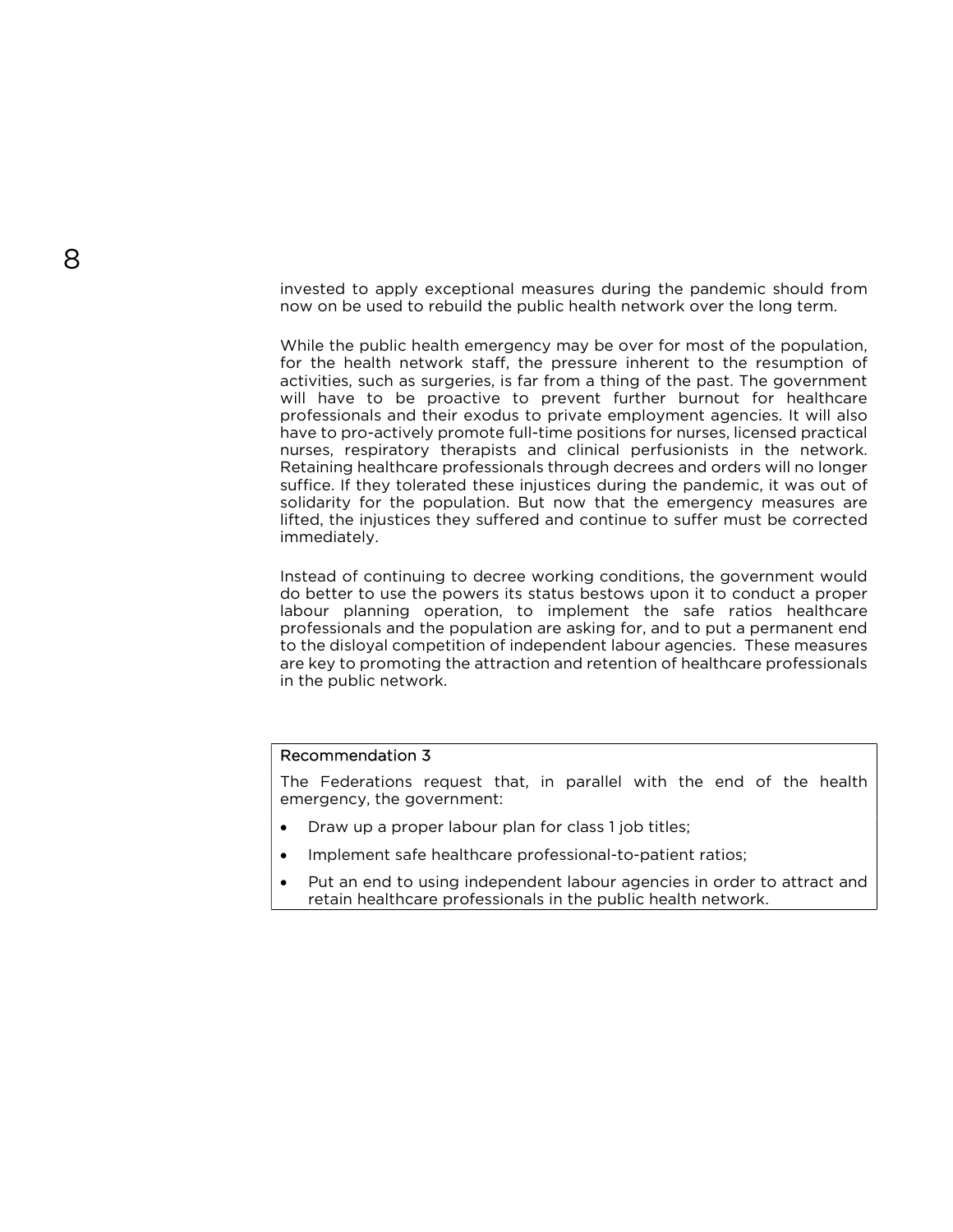### Conclusion

9

It's the end of the health emergency in Quebec but the government wants to extend its powers until the end of the year. If adopted as is, the bill would enable the Quebec government to keep its exceptional powers and to maintain all orders and decrees currently in force. At the National Assembly and to journalists, the government boasts that it has ended the state of emergency and that the only remaining measure is to wear a mask.

However, the government conveniently doesn't tell citizens that there is no solid plan to respond to the devastating effects of management during the pandemic. The health network is in a lamentable state, citizens do not have access to care within a reasonable timeline and the labour shortage, which the government worsened with the abusive use of mandatory overtime, is diminishing care quality.

For healthcare professionals, the ongoing anti-democratic way of managing with orders and decrees violates fundamental rights, including the right to collective bargaining. Certain decisions that bypassed employee associations, in particular in order 2021-071, are unjustifiable, even during a health emergency. Giving itself the power to maintain them without an agreement, when the pandemic no longer justifies the absence of negotiations, leads to a risk of going off track. This insidious tendency dangerously resembles an authoritarian drift.

The consequences of this type of governance will not stop on December 31, 2022. There will be long term effects on the already weak trust between healthcare professionals and their employer, the government. Recognition for the need for employee associations to participate in determining working conditions so they can count on support to rebuild the network is long overdue.

As labour organizations that defend the rights and interests of nurses, licensed practical nurses, respiratory therapists and clinical perfusionists, it is the FIQ and FIQP's duty to oppose sections 2 and 3 of Bill No. 28.